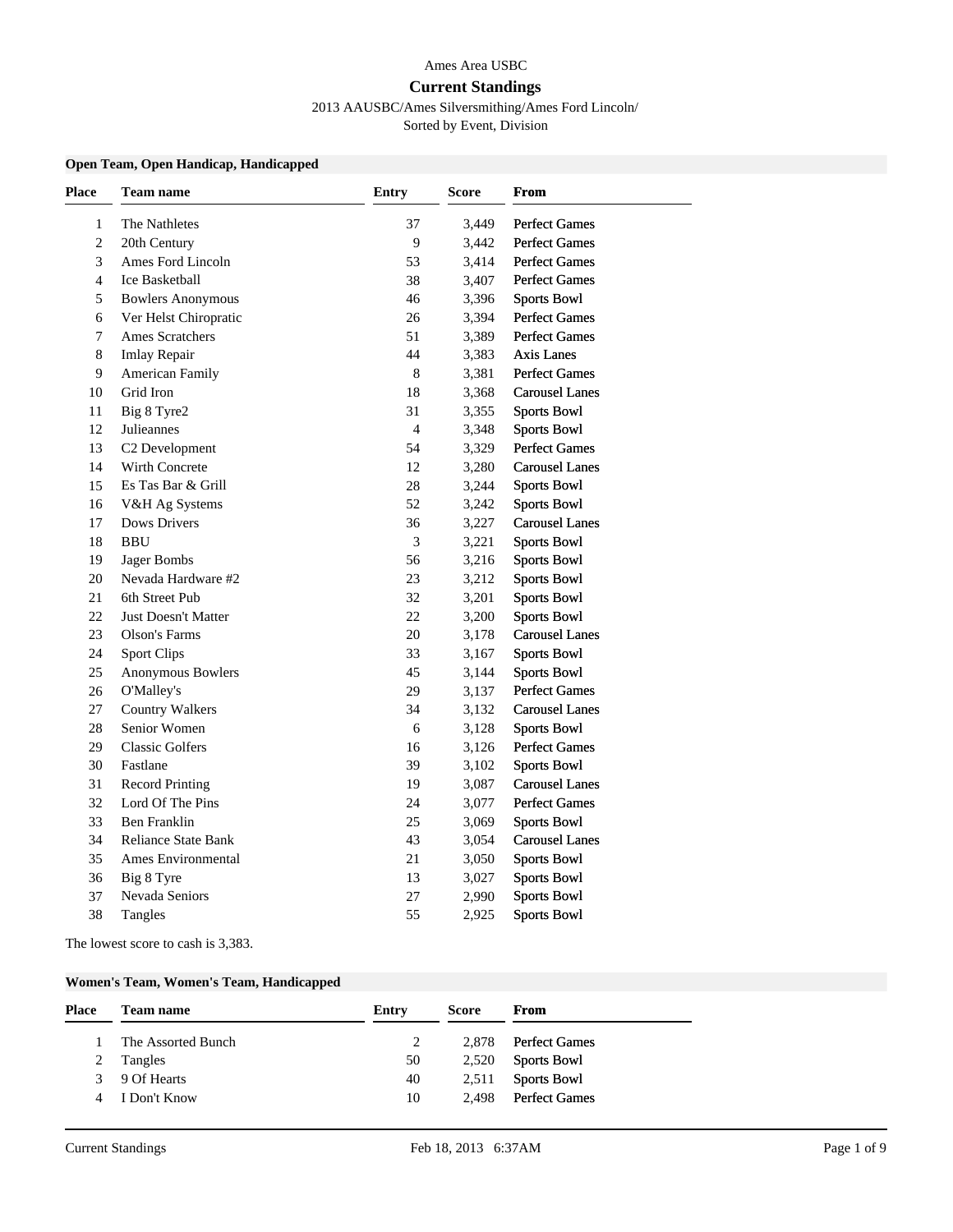| 5 Big 8 Tyre       |  | 2,390 Sports Bowl |
|--------------------|--|-------------------|
| 6 Swinging Seniors |  | 2,280 Sports Bowl |

The lowest score to cash is 2,520.

# **Open Doubles, Division 1 Doubles, Handicapped**

| <b>Place</b>   | Team name                                   | <b>Entry</b> | <b>Score</b> | <b>From</b>           |
|----------------|---------------------------------------------|--------------|--------------|-----------------------|
| $\mathbf{1}$   | Myers, Donnie W / Schmidt, Timothy<br>L     | 47           | 1,358        | <b>Perfect Games</b>  |
| $\overline{c}$ | Markwardt, Chad A / Eslick, Brad J          | 19           | 1,339        | <b>Carousel Lanes</b> |
| 3              | Schoep, Arden J / Mason, Terry W            | 26           | 1,336        | <b>Perfect Games</b>  |
| $\overline{4}$ | Beck, Diane L / Goodmanson, Kim K           | 34           | 1,319        | <b>Carousel Lanes</b> |
| 5              | Tscherter, Mick F / Blank, Don D            | 13           | 1,301        | <b>Sports Bowl</b>    |
| 6              | Grimm, Darren L / Thomas, Chip              | 53           | 1,292        | <b>Perfect Games</b>  |
| $\tau$         | Beck, Jamie J / Wirth, Jason E              | 12           | 1,282        | <b>Carousel Lanes</b> |
| 8              | Sogard, Jordan J / Arneson, Paul C          | 44           | 1,279        | Axis Lanes            |
| $\overline{9}$ | Everhart, Larry A / Popp, Darryl L          | 48           | 1,269        | <b>Carousel Lanes</b> |
| 10             | Peterson, Ryan D / Nordeen, Kyle T          | 12           | 1,267        | <b>Carousel Lanes</b> |
| 11             | Sogard, David L / Imlay, Ronald E           | 44           | 1,260        | Axis Lanes            |
| 12             | Hohneke, Todd A / Kasner, Dora M            | 19           | 1,256        | <b>Carousel Lanes</b> |
| 13             | Otto, Karen K / Otto, Duane D               | 25           | 1,244        | <b>Sports Bowl</b>    |
| 14             | Hathaway, Mike R / Link, Gary A             | 31           | 1,239        | <b>Sports Bowl</b>    |
| 15             | Greiner, Brandy J / Wicks, Bryan R          | 18           | 1,229        | <b>Carousel Lanes</b> |
| 15             | Jones, Bradley L / Jones, Linda I           | 43           | 1,229        | <b>Carousel Lanes</b> |
| 17             | Doolittle, Douglas E / Dunn, Michael        | 42           | 1,223        | <b>Carousel Lanes</b> |
| 18             | Mortvedt, Jo K / Postma, Irene A            | 34           | 1,222        | <b>Carousel Lanes</b> |
|                |                                             |              |              |                       |
| 19             | Pavey, Margaret L / Haupt, Linda C          | 6            | 1,220        | <b>Sports Bowl</b>    |
| 20             | Cox, Marshall W / Miller, Michael J         | 38           | 1,216        | <b>Perfect Games</b>  |
| 21             | Cavan, Lom / Hetland, Randy M               | 20           | 1,211        | <b>Carousel Lanes</b> |
| 22             | Bauge, Shirley J / Unger, Judy              | 6            | 1,208        | <b>Sports Bowl</b>    |
| 23             | Mensing, Dennis D / Robinson,<br>Randal L   | 21           | 1,203        | <b>Sports Bowl</b>    |
| 24             | Hodnefield, Isaac D / Hodnefield, Dan<br>W  | 18           | 1,201        | <b>Carousel Lanes</b> |
| 25             | Van Zante, Mackenzie K / Marget,<br>David R | 54           | 1,198        | <b>Perfect Games</b>  |
| 26             | Knop, Chad A / Link, Kevin W                | 31           | 1,195        | <b>Sports Bowl</b>    |
| 27             | Meller, Edward / Hunter, Bob D              | 27           | 1,191        | <b>Sports Bowl</b>    |
| 27             | Cook, Doug E / Hoefer, Mark A               | 20           | 1,191        | <b>Carousel Lanes</b> |
| 29             | Zanker, Nila J / Zanker, Clayton R          | 41           | 1,188        | Axis Lanes            |
| 30             | Mortvedt, Bruce W / Kadolph, Tim            | 35           | 1,185        | <b>Carousel Lanes</b> |
| 31             | Earles, Jeremy W / Earles, Robert F         | 17           | 1,184        | <b>Sports Bowl</b>    |
| 32             | Paulsen, Darrell E / Heeren, Jeff A         | $20\,$       | 1,183        | <b>Carousel Lanes</b> |
| 33             | Hunt, David A / Tjelmeland, Mike R          | 24           | 1,178        | <b>Perfect Games</b>  |
| 34             | Huggins, Brian W / Huggins, Lowell<br>W     | 30           | 1,172        | <b>Sports Bowl</b>    |
| 34             | Carsrud, Bryan / Heintz, Jeremy L           | 31           | 1,172        | <b>Sports Bowl</b>    |
| 36             | Mcpartland, Cari L / Hackett, Rick A        | $28\,$       | 1,170        | <b>Sports Bowl</b>    |
| 37             | Stradt, Dillon J / Stradt, Keith N          | 11           | 1,169        | <b>Carousel Lanes</b> |
| 38             | Mitchell, Jason M / Snodgrass, Joshua       | 23           | 1,165        | <b>Sports Bowl</b>    |
|                | M                                           |              |              |                       |
| 38             | Watts, Dwain A / Holm, Kevin L              | 43           | 1,165        | <b>Carousel Lanes</b> |
| 40             | Bern, Kerry E / Krausman, Mark W            | 13           | 1,160        | <b>Sports Bowl</b>    |
| 41             | Schwartz, Dennis / Wierson, Ryan J          | 25           | 1,146        | <b>Sports Bowl</b>    |
| 42             | Kieffer, Ryan A / Emery, Austin J           | 38           | 1,144        | Perfect Games         |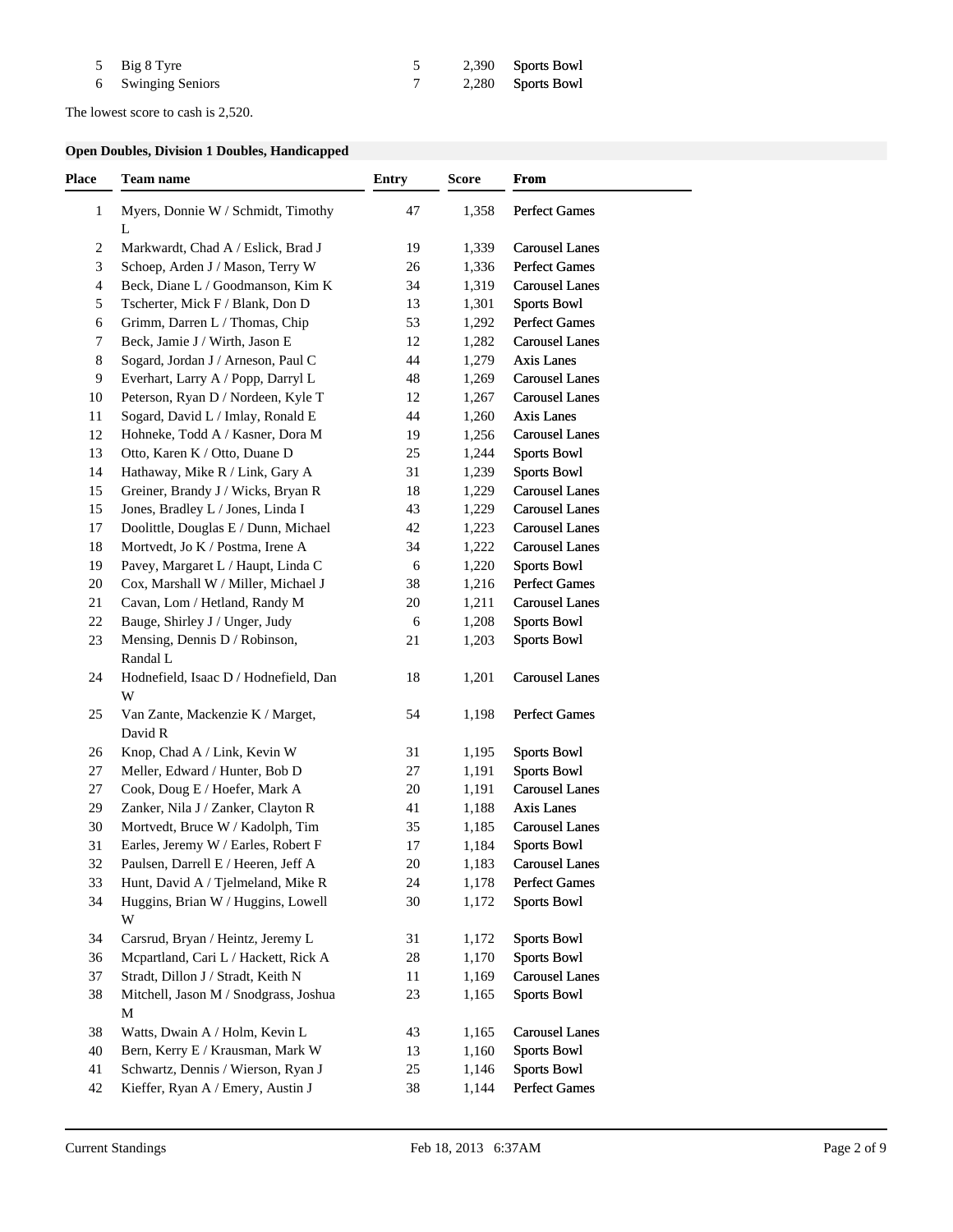| 43 | Madison, Bradley W / Johnson, Brian       | 55 | 1,133 | <b>Sports Bowl</b>   |
|----|-------------------------------------------|----|-------|----------------------|
|    | L                                         |    |       |                      |
| 44 | Sorem, Ronald J / Tibben, Brian A         | 21 | 1,129 | <b>Sports Bowl</b>   |
| 45 | Hockaday, Scott / Black, Michael L        | 4  | 1,127 | <b>Sports Bowl</b>   |
| 45 | Swisher, Crissy L / Black, Derrick J      | 52 | 1,127 | <b>Sports Bowl</b>   |
| 47 | Prescott, Jarad W / Crouse, Lowell D      | 4  | 1,126 | <b>Sports Bowl</b>   |
| 48 | Jennings, Lyle L / Flanders, Duane E      | 45 | 1,114 | <b>Sports Bowl</b>   |
| 49 | Howerton, Randy D / Ertz, Michael D       | 26 | 1,110 | <b>Perfect Games</b> |
| 50 | Tscherter, Scott / Dobson, Chad V         | 32 | 1,106 | <b>Sports Bowl</b>   |
| 51 | Newell, Brandon W / Latta, Jim            | 13 | 1,103 | <b>Sports Bowl</b>   |
| 52 | Hawkins, Keith L / Robinson, Kenneth      | 21 | 1,102 | <b>Sports Bowl</b>   |
|    | J                                         |    |       |                      |
| 53 | McPartland, Kelly J / Carriere, Phillip A | 9  | 1,096 | <b>Perfect Games</b> |
| 54 | Sewald, Ronald D, Jr / Heller, Mark M     | 28 | 1,092 | <b>Sports Bowl</b>   |
| 55 | Crouse, Justin D / Canott, Matt D         | 4  | 1,091 | <b>Sports Bowl</b>   |
| 56 | Walsh, Gabriel J / Walsh, Justin R        | 54 | 1,080 | <b>Perfect Games</b> |
| 57 | Olson, Tyler J / Hanson, Brian L          | 52 | 1,075 | <b>Sports Bowl</b>   |
| 58 | Eyanson, Jacob P / Darrah, Josh M         | 55 | 1,064 | <b>Sports Bowl</b>   |
| 59 | Youngberg, Gary L / Youngberg, Kyle       | 8  | 1,054 | <b>Perfect Games</b> |
|    | R                                         |    |       |                      |
| 60 | Dutton, Bret M / Ruopp, Greg R            | 32 | 1,028 | <b>Sports Bowl</b>   |
| 61 | Huntrods, Stanley F / Huntrods,           | 25 | 1,027 | <b>Sports Bowl</b>   |
|    | Steven T                                  |    |       |                      |
| 62 | Sires, Caleb J / Whitefield, Jeff W       | 38 | 1,017 | <b>Perfect Games</b> |
| 63 | Cryder, Christian / Cryder, Robert L      | 26 | 1,016 | <b>Perfect Games</b> |
| 63 | Ortiz, Alex / Ortiz, Jeff                 | 53 | 1,016 | <b>Perfect Games</b> |
| 63 | Lawrence, Scott M / Spear, Todd M         | 8  | 1,016 | <b>Perfect Games</b> |
| 66 | Bibler, Eric J / Slobe, Richard L         | 9  | 1,012 | <b>Perfect Games</b> |

The lowest score to cash is 1,244.

# **Women's Doubles, Women's Doubles, Handicapped**

| <b>Place</b> | Team name                              | Entry | Score | From                 |
|--------------|----------------------------------------|-------|-------|----------------------|
|              | Crouse, Jackie A / Hoffman, Katie J    | 2     | 1.484 | <b>Perfect Games</b> |
| 2            | Black, Joan M / Robinson, Debra S      | 5     | 1,325 | <b>Sports Bowl</b>   |
| 3            | Pavey, Margaret L / Haupt, Linda C     |       | 1,263 | <b>Sports Bowl</b>   |
| 4            | Bauge, Shirley J / Unger, Judy         | 7     | 1,241 | <b>Sports Bowl</b>   |
| 5            | Olson, Gina M / Burris, Kandi          | 2     | 1.240 | <b>Perfect Games</b> |
| 6            | Webster, Linda S / Jennings, Teri L    | 40    | 1.234 | <b>Sports Bowl</b>   |
| 7            | Shook, Gail A / Richey, Hollie S       | 24    | 1.226 | <b>Perfect Games</b> |
| 8            | Lawson, Candy S / Klonglan, Shirley I  | 5     | 1,184 | <b>Sports Bowl</b>   |
| 9            | Mcpartland, Cari L / Sewald, Kimberly  | 40    | 1,148 | <b>Sports Bowl</b>   |
|              | М                                      |       |       |                      |
| 10           | Whitefield, Cindy J / Hamlin, Rosemary | 10    | 1.072 | <b>Perfect Games</b> |
| 11           | Hinman, Jane / Venner, Barbara K       | 10    | 1,057 | Perfect Games        |
|              |                                        |       |       |                      |

The lowest score to cash is 1,241.

### **Open Singles, Open Handicap Singles, Handicapped**

| <b>Place</b> | Team name        | Entry | Score | From                  |
|--------------|------------------|-------|-------|-----------------------|
|              | Imlay, Ronald E  | 44    | 769   | Axis Lanes            |
| 2            | Peterson, Ryan D | 12    | 759.  | <b>Carousel Lanes</b> |
| 3            | Sogard, Jordan J | 44    | 743   | Axis Lanes            |
| 4            | Sogard, David L  | 44    | 736   | Axis Lanes            |
|              |                  |       |       |                       |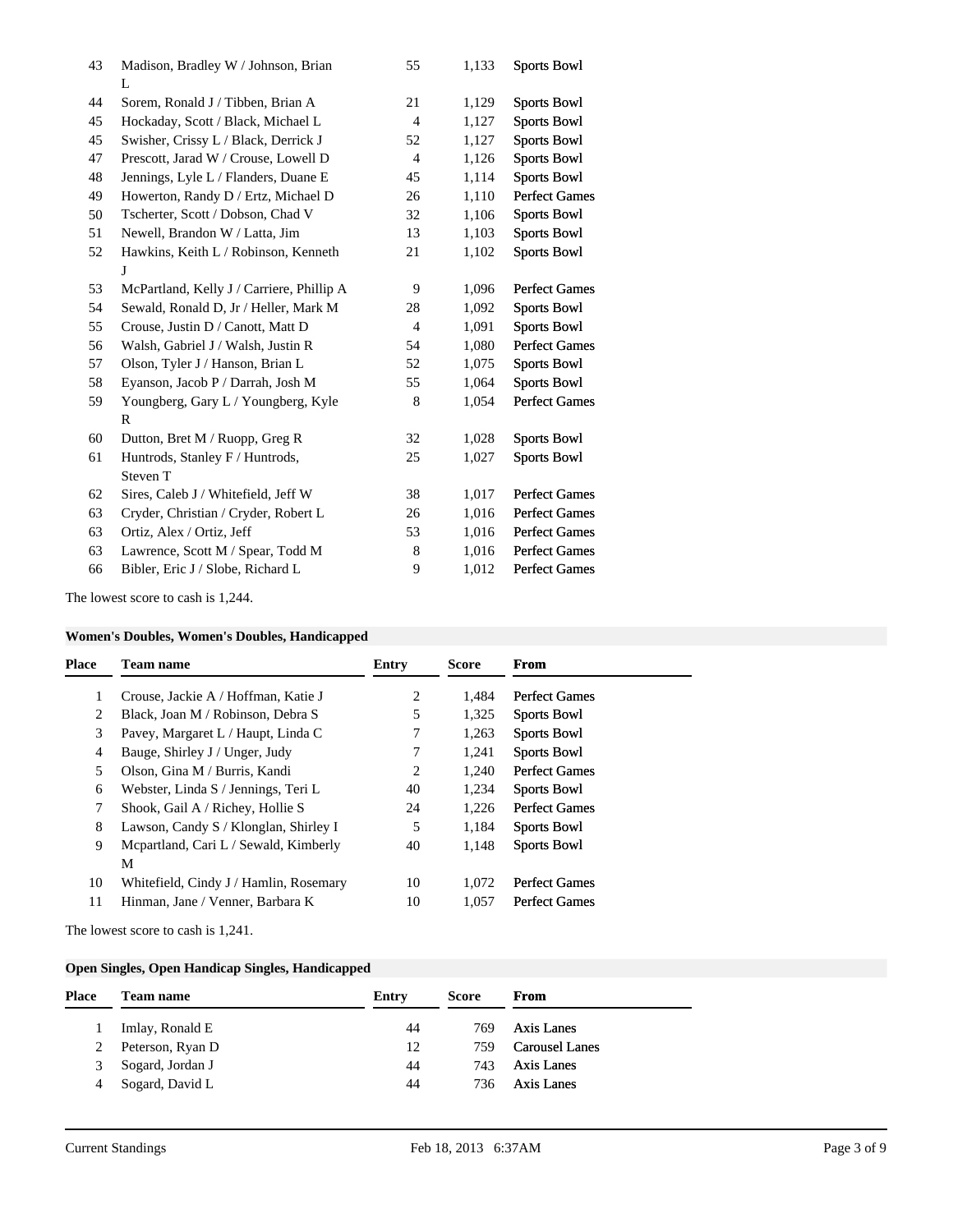| 5  | Beck, Jamie J       | 12             | 710 | <b>Carousel Lanes</b> |
|----|---------------------|----------------|-----|-----------------------|
| 6  | Thomas, Chip        | 53             | 693 | <b>Perfect Games</b>  |
| 7  | Wirth, Jason E      | 12             | 692 | <b>Carousel Lanes</b> |
| 8  | Link, Kevin W       | 31             | 691 | <b>Sports Bowl</b>    |
| 9  | Marget, David R     | 54             | 686 | Perfect Games         |
| 10 | Greiner, Brandy J   | 18             | 680 | <b>Carousel Lanes</b> |
| 11 | Paulsen, Darrell E  | 20             | 679 | <b>Carousel Lanes</b> |
| 12 | Grimm, Darren L     | 53             | 675 | <b>Perfect Games</b>  |
| 13 | Schoep, Arden J     | 26             | 665 | Perfect Games         |
| 13 | Robinson, Randal L  | 21             | 665 | <b>Sports Bowl</b>    |
| 15 | Otto, Karen K       | 25             | 661 | <b>Sports Bowl</b>    |
| 16 | Carsrud, Bryan      | 31             | 659 | <b>Sports Bowl</b>    |
| 17 | Blank, Don D        | 13             | 657 | <b>Sports Bowl</b>    |
| 18 | Schmidt, Timothy L  | 47             | 655 | <b>Perfect Games</b>  |
| 19 | Heller, Mark M      | 28             | 652 | <b>Sports Bowl</b>    |
| 20 | Black, Michael L    | $\overline{4}$ | 650 | <b>Sports Bowl</b>    |
| 21 | Hetland, Randy M    | 20             | 649 | <b>Carousel Lanes</b> |
| 22 | Hodnefield, Dan W   | 18             | 648 | <b>Carousel Lanes</b> |
| 23 | Dunn, Michael       | 42             | 644 | <b>Carousel Lanes</b> |
| 24 | Cook, Doug E        | 20             | 641 | <b>Carousel Lanes</b> |
| 24 | Eslick, Brad J      | 19             | 641 | <b>Carousel Lanes</b> |
| 24 | Haupt, Linda C      | 6              | 641 | <b>Sports Bowl</b>    |
| 27 | Carriere, Phillip A | 9              | 640 | Perfect Games         |
| 28 | Mitchell, Jason M   | 23             | 638 | <b>Sports Bowl</b>    |
| 29 | Cox, Marshall W     | 38             | 633 | Perfect Games         |
| 30 | Popp, Darryl L      | 48             | 632 | <b>Carousel Lanes</b> |
| 30 | Unger, Judy         | 6              | 632 | <b>Sports Bowl</b>    |
| 32 | Zanker, Nila J      | 41             | 631 | Axis Lanes            |
| 32 | Goodmanson, Kim K   | 34             | 631 | <b>Carousel Lanes</b> |
| 34 | Beck, Diane L       | 34             | 629 | <b>Carousel Lanes</b> |
| 34 | Stradt, Dillon J    | 11             | 629 | <b>Carousel Lanes</b> |
| 36 | Howerton, Randy D   | 26             | 628 | Perfect Games         |
| 37 | Bauge, Shirley J    | 6              | 627 | <b>Sports Bowl</b>    |
| 38 | Eyanson, Jacob P    | 55             | 623 | <b>Sports Bowl</b>    |
| 39 | Watts, Dwain A      | 43             | 622 | <b>Carousel Lanes</b> |
| 40 | Mortvedt, Jo K      | 34             | 620 | <b>Carousel Lanes</b> |
| 40 | Huggins, Brian W    | 30             | 620 | <b>Sports Bowl</b>    |
| 40 | Black, Derrick J    | 52             | 620 | <b>Sports Bowl</b>    |
| 43 | Zanker, Clayton R   | 41             | 619 | Axis Lanes            |
| 43 | Everhart, Larry A   | 48             | 619 | <b>Carousel Lanes</b> |
| 43 | Crouse, Lowell D    | $\overline{4}$ | 619 | <b>Sports Bowl</b>    |
| 46 | Bern, Kerry E       | 13             | 616 | <b>Sports Bowl</b>    |
| 47 | Ortiz, Jeff         | 53             | 615 | Perfect Games         |
| 47 | Hohneke, Todd A     | 19             | 615 | <b>Carousel Lanes</b> |
| 47 | Bibler, Eric J      | 9              | 615 | <b>Perfect Games</b>  |
| 50 | Wierson, Ryan J     | 25             | 614 | <b>Sports Bowl</b>    |
| 50 | Mcpartland, Cari L  | 28             | 614 | <b>Sports Bowl</b>    |
| 52 | Jones, Linda I      | 43             | 612 | <b>Carousel Lanes</b> |
| 52 | Hawkins, Keith L    | 21             | 612 | <b>Sports Bowl</b>    |
| 54 | Heintz, Jeremy L    | 31             | 611 | <b>Sports Bowl</b>    |
| 55 | Earles, Robert F    | 17             | 610 | <b>Sports Bowl</b>    |
| 56 | Mason, Terry W      | 26             | 608 | Perfect Games         |
| 57 | Newell, Brandon W   | 13             | 607 | <b>Sports Bowl</b>    |
| 58 | Holm, Kevin L       | 43             | 606 | <b>Carousel Lanes</b> |
| 59 | Hodnefield, Isaac D | 18             | 603 | <b>Carousel Lanes</b> |
| 59 | Hoefer, Mark A      | 20             | 603 | <b>Carousel Lanes</b> |
|    |                     |                |     |                       |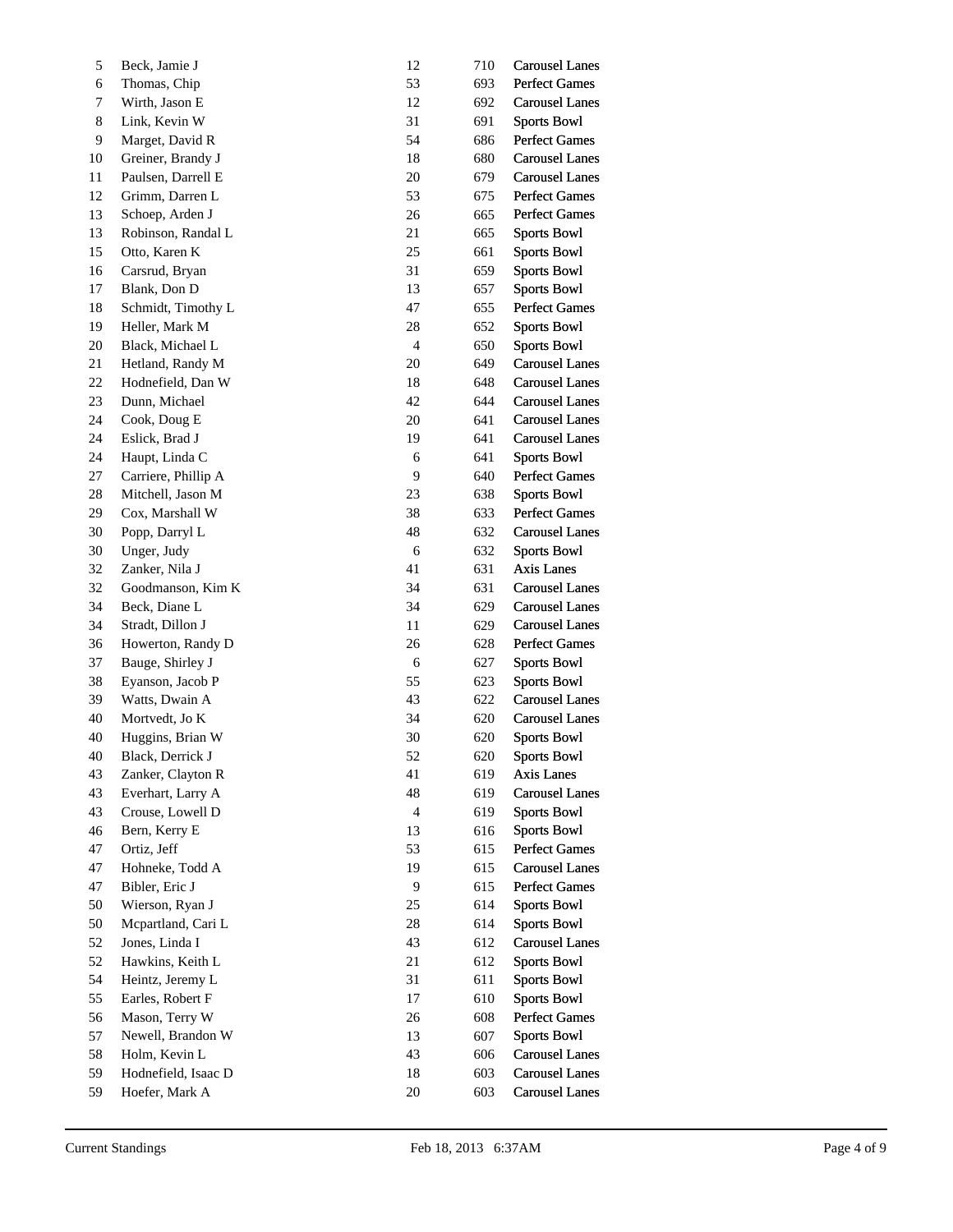| 61  | Postma, Irene A        | 34             | 601 | <b>Carousel Lanes</b> |
|-----|------------------------|----------------|-----|-----------------------|
| 62  | Kadolph, Tim           | 35             | 600 | <b>Carousel Lanes</b> |
| 63  | Tjelmeland, Mike R     | 24             | 598 | Perfect Games         |
| 64  | Arneson, Paul C        | 44             | 597 | Axis Lanes            |
| 65  | Wicks, Bryan R         | 18             | 592 | <b>Carousel Lanes</b> |
| 66  | Robinson, Kenneth J    | 21             | 591 | <b>Sports Bowl</b>    |
| 67  | Meller, Edward         | 27             | 590 | <b>Sports Bowl</b>    |
| 67  | Jones, Bradley L       | 43             | 590 | <b>Carousel Lanes</b> |
| 69  | Crouse, Justin D       | $\overline{4}$ | 588 | <b>Sports Bowl</b>    |
| 69  | Link, Gary A           | 31             | 588 | <b>Sports Bowl</b>    |
| 71  | Tscherter, Mick F      | 13             | 584 | <b>Sports Bowl</b>    |
| 72  | Huntrods, Steven T     | 25             | 583 | <b>Sports Bowl</b>    |
| 73  | Cavan, Lom             | 20             | 582 | <b>Carousel Lanes</b> |
| 74  | Pavey, Margaret L      | 6              | 581 | <b>Sports Bowl</b>    |
| 75  | Heeren, Jeff A         | 20             | 579 | <b>Carousel Lanes</b> |
| 76  | Krausman, Mark W       | 13             | 578 | <b>Sports Bowl</b>    |
| 77  | Doolittle, Douglas E   | 42             | 577 | <b>Carousel Lanes</b> |
| 77  | Walsh, Gabriel J       | 54             | 577 | <b>Perfect Games</b>  |
| 77  | Cryder, Robert L       | 26             | 577 | Perfect Games         |
| 80  | Hackett, Rick A        | 28             | 574 | <b>Sports Bowl</b>    |
| 81  | Canott, Matt D         | $\overline{4}$ | 572 | <b>Sports Bowl</b>    |
| 81  | Miller, Michael J      | 38             | 572 | Perfect Games         |
| 83  | Hunter, Bob D          | 27             | 571 | <b>Sports Bowl</b>    |
| 84  | Sires, Caleb J         | 38             | 570 | Perfect Games         |
| 85  | Hathaway, Mike R       | 31             | 568 | <b>Sports Bowl</b>    |
| 85  | Hunt, David A          | 24             | 568 | <b>Perfect Games</b>  |
| 87  | Slobe, Richard L       | 9              | 566 | <b>Perfect Games</b>  |
| 87  | Myers, Donnie W        | 47             | 566 | Perfect Games         |
| 89  | Hockaday, Scott        | $\overline{4}$ | 564 | <b>Sports Bowl</b>    |
| 90  | Nordeen, Kyle T        | 12             | 561 | <b>Carousel Lanes</b> |
| 90  | McPartland, Kelly J    | 9              | 561 | Perfect Games         |
| 92  | Tscherter, Scott       | 32             | 560 | <b>Sports Bowl</b>    |
| 93  | Markwardt, Chad A      | 19             | 558 | <b>Carousel Lanes</b> |
| 93  | Kasner, Dora M         | 19             | 558 | <b>Carousel Lanes</b> |
| 95  | Mensing, Dennis D      | 21             | 556 | <b>Sports Bowl</b>    |
| 96  | Sewald, Ronald D, Jr   | 28             | 554 | <b>Sports Bowl</b>    |
| 97  | Huntrods, Stanley F    | 25             | 553 | <b>Sports Bowl</b>    |
| 98  | Swisher, Crissy L      | 52             | 552 | <b>Sports Bowl</b>    |
| 99  | Mortvedt, Bruce W      | 35             | 550 | <b>Carousel Lanes</b> |
| 99  | Whitefield, Jeff W     | 38             | 550 | Perfect Games         |
| 101 | Jennings, Lyle L       | 45             | 546 | <b>Sports Bowl</b>    |
| 102 | Flanders, Duane E      | 45             | 541 | <b>Sports Bowl</b>    |
| 102 | Van Zante, Mackenzie K | 54             | 541 | <b>Perfect Games</b>  |
| 104 | Knop, Chad A           | 31             | 539 | <b>Sports Bowl</b>    |
| 105 | Sorem, Ronald J        | 21             | 537 | <b>Sports Bowl</b>    |
| 106 | Snodgrass, Joshua M    | 23             | 535 | <b>Sports Bowl</b>    |
| 107 | Otto, Duane D          | 25             | 534 | <b>Sports Bowl</b>    |
| 108 | Lawrence, Scott M      | $\,8\,$        | 532 | <b>Perfect Games</b>  |
| 109 | Huggins, Lowell W      | 30             | 531 | <b>Sports Bowl</b>    |
| 110 | Johnson, Brian L       | 55             | 528 | <b>Sports Bowl</b>    |
| 111 | Ortiz, Alex            | 53             | 521 | <b>Perfect Games</b>  |
| 112 | Stradt, Keith N        | 11             | 519 | <b>Carousel Lanes</b> |
| 113 | Latta, Jim             | 13             | 511 | <b>Sports Bowl</b>    |
| 114 | Olson, Tyler J         | 52             | 510 | <b>Sports Bowl</b>    |
| 115 | Kieffer, Ryan A        | 38             | 508 | Perfect Games         |
| 116 | Darrah, Josh M         | 55             | 505 | <b>Sports Bowl</b>    |
|     |                        |                |     |                       |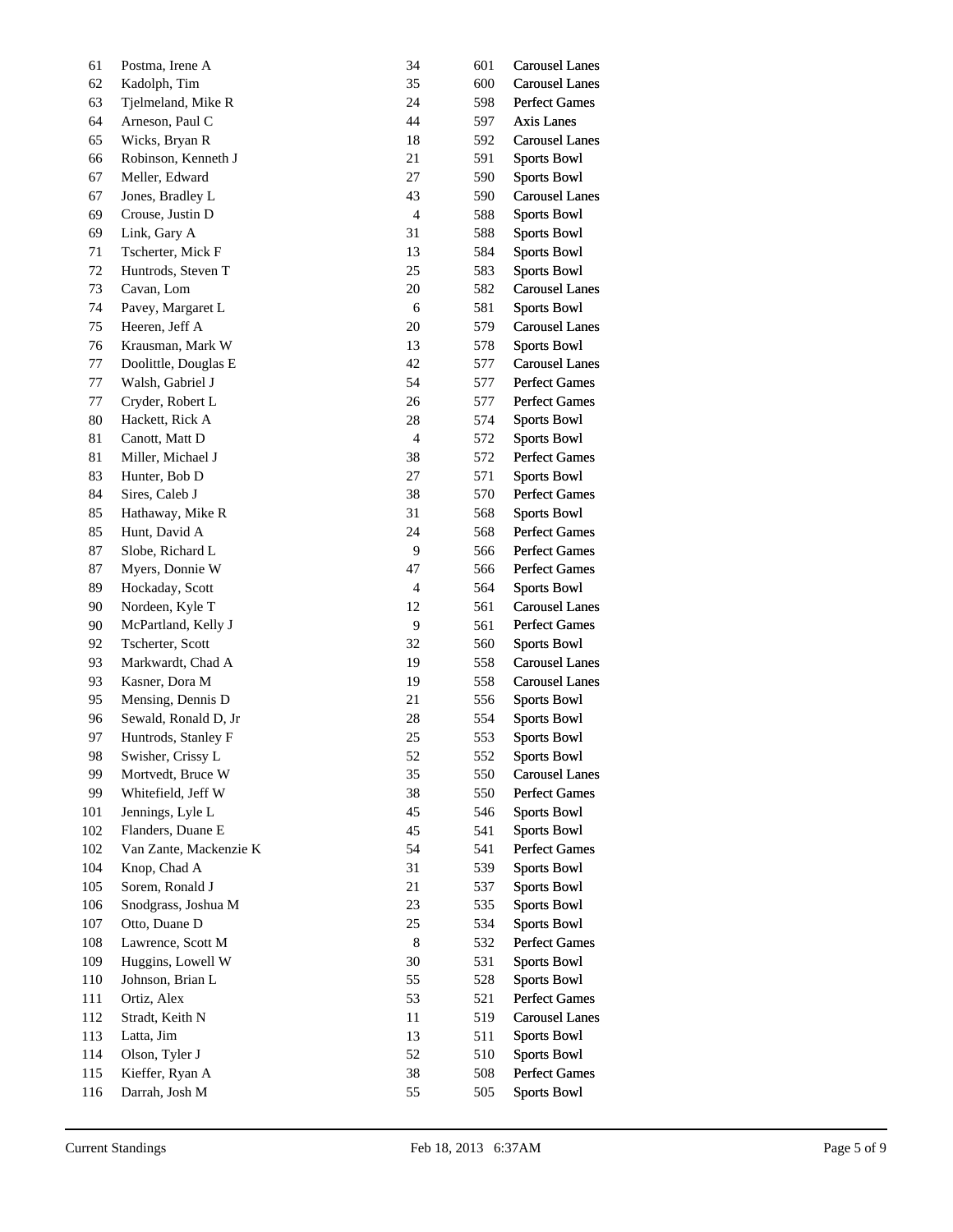| 117 | Madison, Bradley W | 55             | 504 | <b>Sports Bowl</b>   |
|-----|--------------------|----------------|-----|----------------------|
| 117 | Dobson, Chad V     | 32             | 504 | <b>Sports Bowl</b>   |
| 117 | Walsh, Justin R    | 54             | 504 | <b>Perfect Games</b> |
| 120 | Hanson, Brian L    | 52             | 494 | <b>Sports Bowl</b>   |
| 120 | Schwartz, Dennis   | 25             | 494 | <b>Sports Bowl</b>   |
| 122 | Youngberg, Kyle R  | 8              | 492 | <b>Perfect Games</b> |
| 123 | Emery, Austin J    | 38             | 491 | <b>Perfect Games</b> |
| 124 | Spear, Todd M      | 8              | 489 | <b>Perfect Games</b> |
| 125 | Tibben, Brian A    | 21             | 487 | <b>Sports Bowl</b>   |
| 126 | Youngberg, Gary L  | 8              | 480 | <b>Perfect Games</b> |
| 127 | Earles, Jeremy W   | 17             | 475 | <b>Sports Bowl</b>   |
| 128 | Ruopp, Greg R      | 32             | 460 | <b>Sports Bowl</b>   |
| 129 | Cryder, Christian  | 26             | 459 | <b>Perfect Games</b> |
| 129 | Ertz, Michael D    | 26             | 459 | <b>Perfect Games</b> |
| 131 | Prescott, Jarad W  | $\overline{4}$ | 152 | <b>Sports Bowl</b>   |

The lowest score to cash is 641.

## **Women's Singles, Women's Singles, Handicapped**

| Place | <b>Team name</b>    | <b>Entry</b>   | <b>Score</b> | <b>From</b>          |
|-------|---------------------|----------------|--------------|----------------------|
| 1     | Hoffman, Katie J    | $\overline{2}$ | 740          | <b>Perfect Games</b> |
| 2     | Black, Joan M       | 5              | 668          | <b>Sports Bowl</b>   |
| 3     | Pavey, Margaret L   | 7              | 654          | Sports Bowl          |
| 4     | Robinson, Debra S   | 5              | 644          | <b>Sports Bowl</b>   |
| 4     | Whitefield, Cindy J | 10             | 644          | <b>Perfect Games</b> |
| 6     | Sewald, Kimberly M  | 40             | 631          | <b>Sports Bowl</b>   |
| 7     | Webster, Linda S    | 40             | 629          | Sports Bowl          |
| 8     | Haupt, Linda C      | 7              | 618          | <b>Sports Bowl</b>   |
| 9     | Crouse, Jackie A    | 2              | 613          | <b>Perfect Games</b> |
| 10    | Klonglan, Shirley I | 5              | 601          | <b>Sports Bowl</b>   |
| 11    | Mcpartland, Cari L  | 40             | 598          | <b>Sports Bowl</b>   |
| 12    | Richey, Hollie S    | 24             | 595          | <b>Perfect Games</b> |
| 13    | Bauge, Shirley J    | 7              | 592          | <b>Sports Bowl</b>   |
| 14    | Unger, Judy         | 7              | 589          | <b>Sports Bowl</b>   |
| 15    | Shook, Gail A       | 24             | 584          | <b>Perfect Games</b> |
| 16    | Lawson, Candy S     | 5              | 581          | <b>Sports Bowl</b>   |
| 17    | Burris, Kandi       | 2              | 579          | <b>Perfect Games</b> |
| 18    | Venner, Barbara K   | 10             | 578          | <b>Perfect Games</b> |
| 19    | Hinman, Jane        | 10             | 574          | <b>Perfect Games</b> |
| 20    | Olson, Gina M       | 2              | 573          | <b>Perfect Games</b> |
| 21    | Jennings, Teri L    | 40             | 559          | <b>Sports Bowl</b>   |
|       |                     |                |              |                      |

The lowest score to cash is 629.

### **All Events Scratch, AE Scratch, Scratch**

| Place | Team name        | Entry | <b>Score</b> | <b>From</b>          |
|-------|------------------|-------|--------------|----------------------|
|       | Grimm, Darren L  | 53    | 2.059        | <b>Perfect Games</b> |
| 2     | Marget, David R  | 54    | 1.956        | <b>Perfect Games</b> |
| 3     | Link, Kevin W    | 31    | 1,931        | <b>Sports Bowl</b>   |
| 4     | Thomas, Chip     | 53    | 1.913        | <b>Perfect Games</b> |
|       | Crouse, Lowell D | 4     | 1,808        | <b>Sports Bowl</b>   |
| 6     | Black, Derrick J | 52    | 1,801        | <b>Sports Bowl</b>   |
|       | Knop, Chad A     | 31    | 1,799        | <b>Sports Bowl</b>   |
| 8     | Heintz, Jeremy L | 31    | 1,785        | <b>Sports Bowl</b>   |
|       |                  |       |              |                      |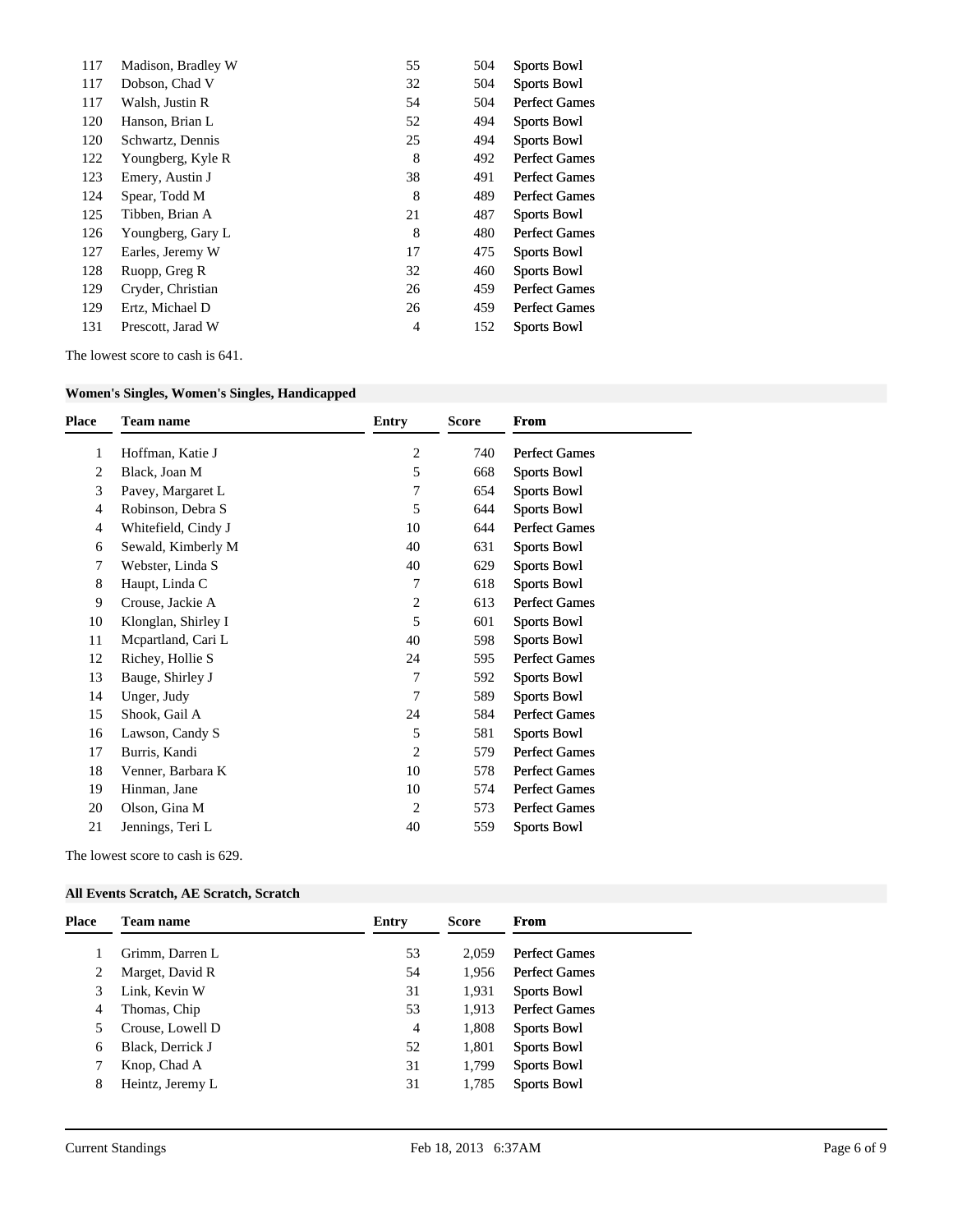| Link, Gary A           | 31             | 1,773 | <b>Sports Bowl</b>   |
|------------------------|----------------|-------|----------------------|
| Carsrud, Bryan         | 31             | 1,770 | <b>Sports Bowl</b>   |
| Mason, Terry W         | 26             | 1,752 | <b>Perfect Games</b> |
| Black, Michael L       | $\overline{4}$ | 1,748 | <b>Sports Bowl</b>   |
| Ortiz, Jeff            | 53             | 1,722 | <b>Perfect Games</b> |
| Howerton, Randy D      | 26             | 1,716 | <b>Perfect Games</b> |
| Snodgrass, Joshua M    | 23             | 1,704 | <b>Sports Bowl</b>   |
| McPartland, Kelly J    | 9              | 1,698 | <b>Perfect Games</b> |
| Ertz, Michael D        | 26             | 1,696 | <b>Perfect Games</b> |
| Crouse, Justin D       | $\overline{4}$ | 1,666 | <b>Sports Bowl</b>   |
| Walsh, Justin R        | 54             | 1,653 | <b>Perfect Games</b> |
| Darrah, Josh M         | 55             | 1,642 | <b>Sports Bowl</b>   |
| Canott, Matt D         | 54             | 1,642 | <b>Perfect Games</b> |
| Hockaday, Scott        | $\overline{4}$ | 1,641 | <b>Sports Bowl</b>   |
| Ruopp, Greg R          | 32             | 1,630 | <b>Sports Bowl</b>   |
| Flanders, Duane E      | 45             | 1,604 | <b>Sports Bowl</b>   |
| Emery, Austin J        | 38             | 1,603 | <b>Perfect Games</b> |
| Dobson, Chad V         | 32             | 1,584 | <b>Sports Bowl</b>   |
| Van Zante, Mackenzie K | 54             | 1,572 | <b>Perfect Games</b> |
| Cryder, Robert L       | 26             | 1,570 | <b>Perfect Games</b> |
| Johnson, Brian L       | 55             | 1,566 | <b>Sports Bowl</b>   |
| Walsh, Gabriel J       | 54             | 1,566 | <b>Perfect Games</b> |
| Ortiz, Alex            | 53             | 1,556 | <b>Perfect Games</b> |
| Youngberg, Kyle R      | 8              | 1,548 | <b>Perfect Games</b> |
| Hanson, Brian L        | 52             | 1,479 | <b>Sports Bowl</b>   |
| Earles, Jeremy W       | 33             | 1,403 | <b>Sports Bowl</b>   |
| Prescott, Jarad W      | $\overline{4}$ | 1,350 | <b>Sports Bowl</b>   |
| Dutton, Bret M         | 32             | 1,182 | <b>Sports Bowl</b>   |
|                        |                |       |                      |

The lowest score to cash is 1,913.

|  |  | <b>Open All Events Handicap, AE Handicap, Handicapped</b> |  |
|--|--|-----------------------------------------------------------|--|
|  |  |                                                           |  |

| <b>Place</b> | <b>Team name</b>  | Entry | <b>Score</b> | From                  |
|--------------|-------------------|-------|--------------|-----------------------|
| 1            | Sogard, Jordan J  | 44    | 2,136        | Axis Lanes            |
| 2            | Marget, David R   | 54    | 2,085        | <b>Perfect Games</b>  |
| 3            | Sogard, David L   | 44    | 2,052        | <b>Axis Lanes</b>     |
| 4            | Schoep, Arden J   | 26    | 2,050        | <b>Perfect Games</b>  |
| 5            | Peterson, Ryan D  | 12    | 2,043        | <b>Carousel Lanes</b> |
| 6            | Hoefer, Mark A    | 20    | 2,040        | <b>Carousel Lanes</b> |
| 7            | Imlay, Ronald E   | 44    | 2,031        | <b>Axis Lanes</b>     |
| 8            | Cox, Marshall W   | 38    | 2,028        | <b>Perfect Games</b>  |
| 9            | Wirth, Jason E    | 12    | 2,013        | <b>Carousel Lanes</b> |
| 10           | Hawkins, Keith L  | 21    | 1,998        | Sports Bowl           |
| 11           | Blank, Don D      | 13    | 1,967        | Sports Bowl           |
| 12           | Stradt, Dillon J  | 11    | 1,966        | <b>Carousel Lanes</b> |
| 13           | Beck, Jamie J     | 12    | 1,964        | <b>Carousel Lanes</b> |
| 14           | Greiner, Brandy J | 18    | 1,960        | <b>Carousel Lanes</b> |
| 15           | Hodnefield, Dan W | 18    | 1,956        | <b>Carousel Lanes</b> |
| 16           | Beck, Diane L     | 34    | 1,951        | <b>Carousel Lanes</b> |
| 17           | Eslick, Brad J    | 19    | 1,936        | <b>Carousel Lanes</b> |
| 18           | Knop, Chad A      | 31    | 1,934        | Sports Bowl           |
| 19           | Link, Kevin W     | 31    | 1,931        | Sports Bowl           |
| 20           | Haupt, Linda C    | 6     | 1,926        | Sports Bowl           |
| 21           | Howerton, Randy D | 26    | 1,923        | <b>Perfect Games</b>  |
| 21           | Mason, Terry W    | 26    | 1,923        | <b>Perfect Games</b>  |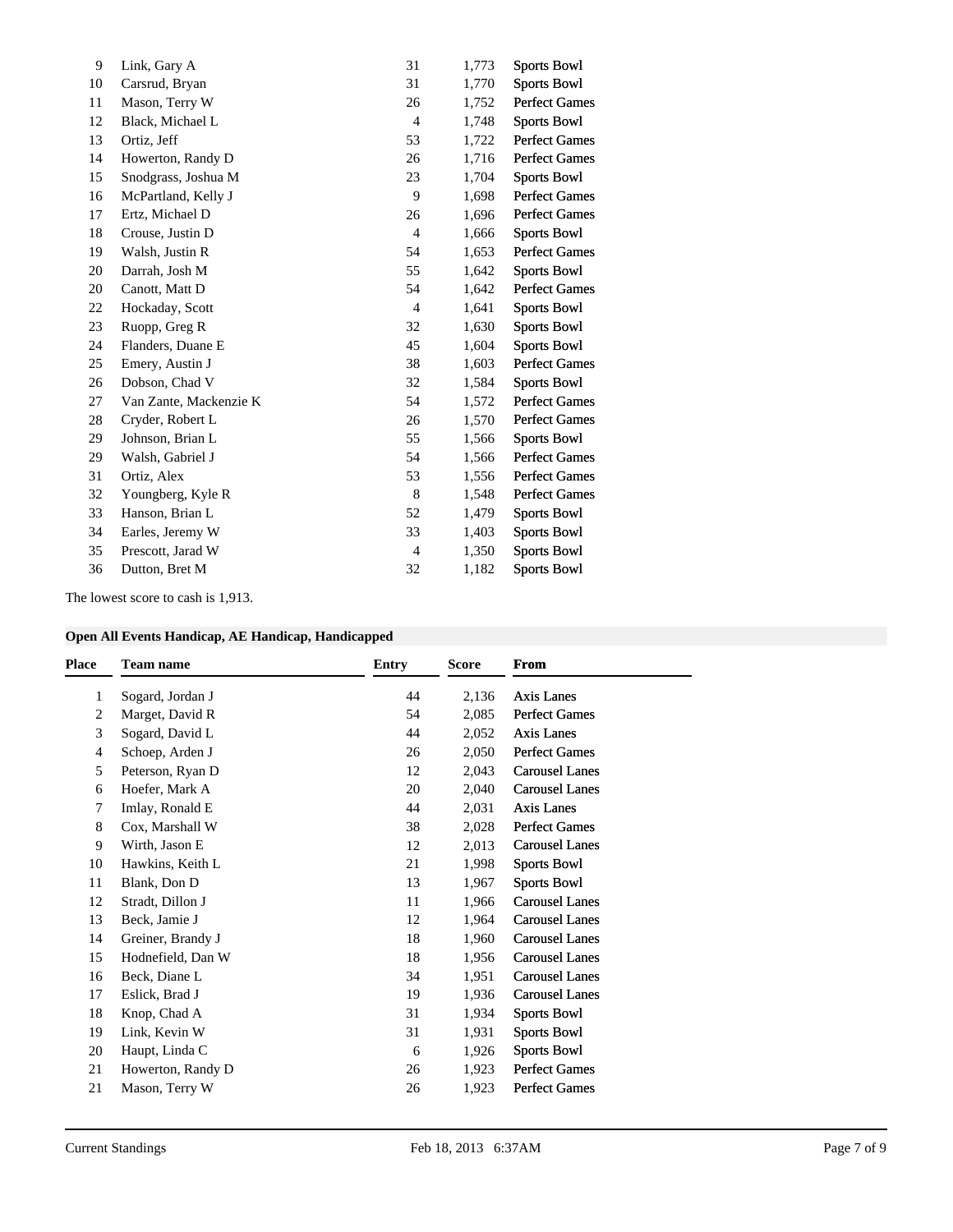| 23 | Black, Derrick J       | 52             | 1,921 | <b>Sports Bowl</b>    |
|----|------------------------|----------------|-------|-----------------------|
| 24 | Black, Michael L       | $\overline{4}$ | 1,919 | <b>Sports Bowl</b>    |
| 25 | Goodmanson, Kim K      | 34             | 1,915 | <b>Carousel Lanes</b> |
| 26 | Robinson, Randal L     | 21             | 1,912 | <b>Sports Bowl</b>    |
| 27 | Unger, Judy            | 6              | 1,902 | <b>Sports Bowl</b>    |
| 28 | Paulsen, Darrell E     | 20             | 1,897 | <b>Carousel Lanes</b> |
| 29 | Mortvedt, Jo K         | 34             | 1,894 | <b>Carousel Lanes</b> |
| 30 | Arneson, Paul C        | 44             | 1,886 | Axis Lanes            |
| 31 | Tjelmeland, Mike R     | 24             | 1,879 | <b>Perfect Games</b>  |
| 32 | Nordeen, Kyle T        | 12             | 1,878 | <b>Carousel Lanes</b> |
| 33 | Hetland, Randy M       | $20\,$         | 1,870 | <b>Carousel Lanes</b> |
| 33 | Wicks, Bryan R         | 18             | 1,870 | <b>Carousel Lanes</b> |
| 35 | Hathaway, Mike R       | 31             | 1,859 | <b>Sports Bowl</b>    |
| 35 | Hackett, Rick A        | $28\,$         | 1,859 | <b>Sports Bowl</b>    |
| 37 | Link, Gary A           | 31             | 1,857 | <b>Sports Bowl</b>    |
| 38 | Watts, Dwain A         | 43             | 1,855 | <b>Carousel Lanes</b> |
| 39 | Mcpartland, Cari L     | $28\,$         | 1,850 | <b>Sports Bowl</b>    |
| 40 | Carsrud, Bryan         | 31             | 1,848 | <b>Sports Bowl</b>    |
| 41 | Hodnefield, Isaac D    | 18             | 1,841 | <b>Carousel Lanes</b> |
| 42 | Carriere, Phillip A    | 9              | 1,838 | <b>Perfect Games</b>  |
| 43 | Tscherter, Mick F      | 13             | 1,835 | <b>Sports Bowl</b>    |
| 44 | Crouse, Justin D       | $\overline{4}$ | 1,831 | <b>Sports Bowl</b>    |
| 45 | Bibler, Eric J         | 9              | 1,824 | <b>Perfect Games</b>  |
| 45 | Hohneke, Todd A        | 19             | 1,824 | <b>Carousel Lanes</b> |
| 47 | Tscherter, Scott       | 32             | 1,819 | <b>Sports Bowl</b>    |
| 48 | Heeren, Jeff A         | 18             | 1,817 | <b>Carousel Lanes</b> |
| 49 | Heintz, Jeremy L       | 31             | 1,812 | <b>Sports Bowl</b>    |
| 50 | Bauge, Shirley J       | 6              | 1,809 | <b>Sports Bowl</b>    |
| 51 | Crouse, Lowell D       | $\overline{4}$ | 1,808 | <b>Sports Bowl</b>    |
| 52 | Cryder, Robert L       | 26             | 1,807 | <b>Perfect Games</b>  |
| 53 | Heller, Mark M         | 28             | 1,805 | <b>Sports Bowl</b>    |
| 53 | Markwardt, Chad A      | 19             | 1,805 | <b>Carousel Lanes</b> |
| 55 | Postma, Irene A        | 34             | 1,804 | <b>Carousel Lanes</b> |
| 56 | Cook, Doug E           | 20             | 1,800 | <b>Carousel Lanes</b> |
| 57 | Lawrence, Scott M      | 8              | 1,799 | Perfect Games         |
| 58 | Kieffer, Ryan A        | 38             | 1,787 | <b>Perfect Games</b>  |
| 59 | Krausman, Mark W       | 13             | 1,783 | <b>Sports Bowl</b>    |
| 59 | Mitchell, Jason M      | 23             | 1,783 | Sports Bowl           |
| 61 | Hockaday, Scott        | $\overline{4}$ | 1,776 | <b>Sports Bowl</b>    |
| 61 | Eyanson, Jacob P       | 55             | 1,776 | <b>Sports Bowl</b>    |
| 63 | Cavan, Lom             | $20\,$         | 1,766 | <b>Carousel Lanes</b> |
| 63 | Jones, Bradley L       | 43             | 1,766 | <b>Carousel Lanes</b> |
| 63 | Miller, Michael J      | 38             | 1,766 | <b>Perfect Games</b>  |
| 66 | Jennings, Lyle L       | 45             | 1,763 | <b>Sports Bowl</b>    |
| 67 | Slobe, Richard L       | 9              | 1,762 | <b>Perfect Games</b>  |
| 68 | Walsh, Justin R        | 54             | 1,761 | <b>Perfect Games</b>  |
| 69 | Wierson, Ryan J        | $25\,$         | 1,757 | <b>Sports Bowl</b>    |
| 70 | Newell, Brandon W      | 13             | 1,754 | <b>Sports Bowl</b>    |
| 71 | Van Zante, Mackenzie K | 54             | 1,752 | <b>Perfect Games</b>  |
| 72 | Schwartz, Dennis       | $25\,$         | 1,749 | <b>Sports Bowl</b>    |
| 73 | Sewald, Ronald D, Jr   | 28             | 1,747 | <b>Sports Bowl</b>    |
| 74 | Holm, Kevin L          | 43             | 1,739 | <b>Carousel Lanes</b> |
| 75 | Walsh, Gabriel J       | 54             | 1,737 | <b>Perfect Games</b>  |
| 76 | Bern, Kerry E          | 13             | 1,734 | <b>Sports Bowl</b>    |
| 77 | Huntrods, Steven T     | $25\,$         | 1,733 | <b>Sports Bowl</b>    |
| 78 | Huggins, Lowell W      | $30\,$         | 1,732 | <b>Sports Bowl</b>    |
|    |                        |                |       |                       |